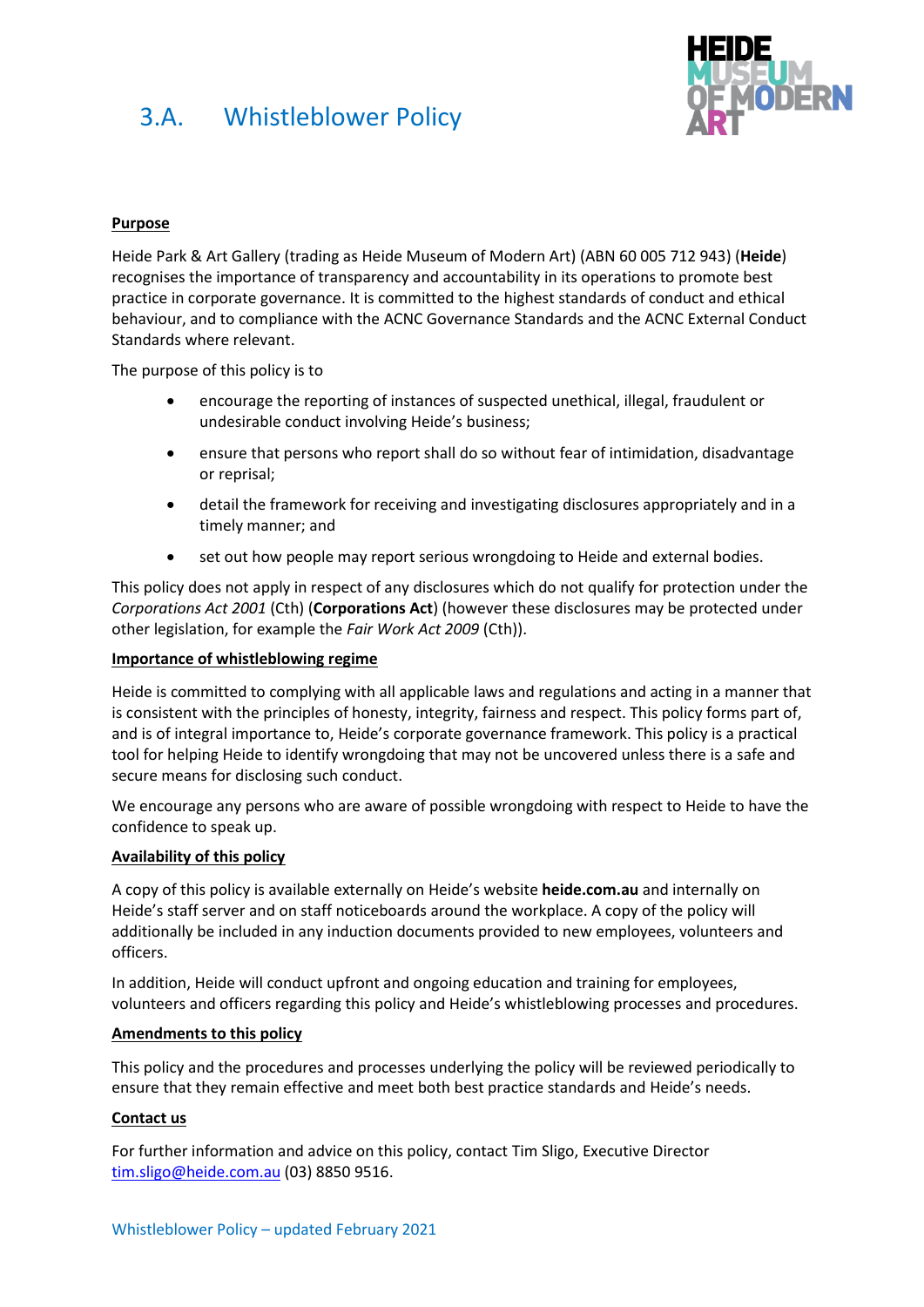

## **Part A. Scope and Application**

To be protected under this policy, you must:

- (a) be a person covered by this policy (see Section [1\)](#page-1-0);
- (b) report a matter / issue covered by this policy (see Section [2\)](#page-1-1); and
- (c) report the matter to the correct person or organisation (see Sectio[n 3\)](#page-4-0).

The *Corporations Regulations 2001* (Cth) (**Corporations Regulations**) may from time to time amend or supplement the criteria in this Part A. We will update this policy periodically to reflect such updates.

You can contact Diane de Mascarel (ph: 8850 5911) to obtain additional information prior to making a disclosure.

## <span id="page-1-0"></span>**1 Who is covered by this policy?**

This policy will apply to you if you are, or have previously been, any one of the following:

- <span id="page-1-2"></span>(a) an **officer** of Heide;
- (b) an **employee** of Heide (which includes permanent, part time, fixed-term or temporary employees, interns, secondees and managers);
- (c) an individual who **supplies** services or goods to Heide, or is an **employee** of a person that supplies services or goods to Heide (which includes volunteers, paid or unpaid suppliers, contractors, consultants and service providers);
- <span id="page-1-3"></span>(d) an individual who is an **associate** of Heide (which includes business partners); or
- (e) a **relative, spouse** or **dependant** of any individual referred to in [\(a\)](#page-1-2) t[o \(d\)](#page-1-3) above (which includes a dependant of such an individual's spouse).

## <span id="page-1-1"></span>**2 What matters / issues are covered by this policy?**

### **2.1 What disclosures can be made under this policy?**

If you are a person this policy applies to (see Section [1\)](#page-1-0), you can make a disclosure under this policy about certain information relating to Heide.

To make a disclosure under this policy, you must have 'reasonable grounds' to believe that the information concerns **Reportable Conduct** (defined in Section 2.3 below). If you do not have reasonable grounds, or the information does not relate to Reportable Conduct, your disclosure will not qualify for protection under this policy.

### **2.2 What constitutes 'reasonable grounds'?**

Any disclosure of Reportable Conduct must be based on objective reasonable grounds. Your motive for making a disclosure, or your personal opinion of the person(s) involved, does not prevent you from qualifying for protection.

While you do not have to prove the allegations raised in your disclosure, you should have some form of supporting information underlying your belief in order to qualify for protection – you cannot make a completely baseless allegation.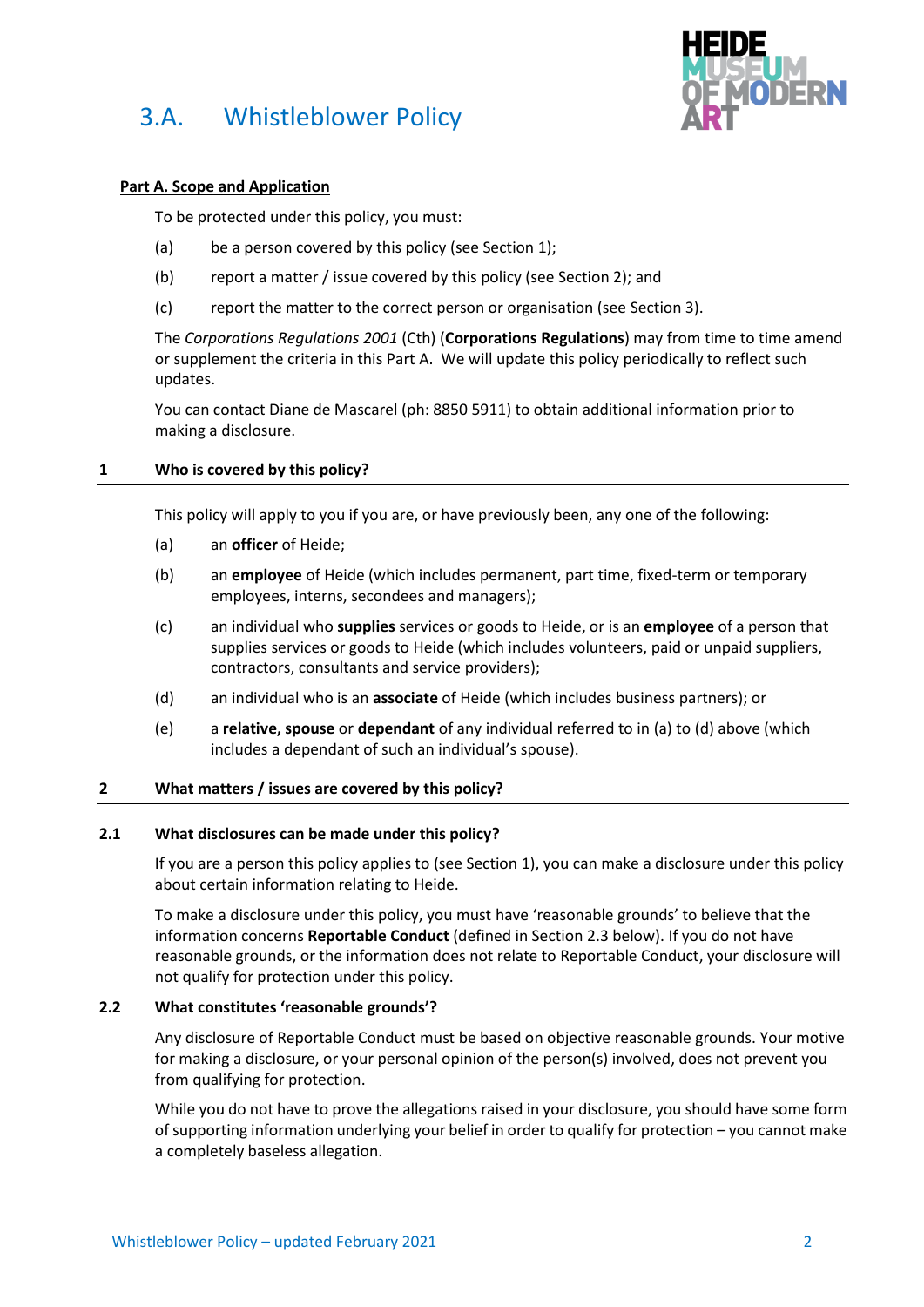

## **2.3 What is Reportable Conduct?**

Reportable Conduct involves information that falls into one of the following categories:

### (a) **Information concerning misconduct**

The information concerns misconduct in relation to Heide, including information indicating fraud, negligence, default or a breach of trust or duty.

## (b) **Information concerning an improper state of affairs**

The information concerns an improper state of affairs or circumstances in relation to Heide, including information:

- (i) indicating a systemic issue that the relevant regulator should know about to properly perform its functions;
- (ii) relating to conduct that may cause harm;
- (iii) relating to dishonest or unethical behaviour or practices; or
- (iv) relating to conduct that is prohibited by Heide's standards or code of conduct.

## (c) **Information indicating a legal offence or contravention**

The information indicates that Heide, or one of its officers or employees, has engaged in conduct that constitutes:

- (i) an offence against any law of the Commonwealth that is punishable by imprisonment for a period of 12 months or more; or
- (ii) an offence against, or a contravention of, a provision of the Corporations Act or one of the prescribed list of other legislative instruments (including the *Australian Securities and Investments Commission Act 2001* (Cth), *Banking Act 1959* (Cth)*, Financial Sector (Collection of Data) Act 2001* (Cth)*, Insurance Act 1973* (Cth)*, Life Insurance Act 1995* (Cth)*, National Consumer Credit Protection Act 2009* (Cth)*, Superannuation Industry (Supervision) Act 1993* (Cth) and *Superannuation Industry (Supervision) Act 1993* (Cth)), or an instrument made under any of those Acts.

### (d) **Information indicating conduct representing a danger or significant risk to the public**

The information indicates that Heide, or one of its officers or employees, has engaged in conduct that represents a danger or significant risk to the public or public safety.

## (e) **Information indicating conduct representing a danger or significant risk to the financial system**

The information indicates that Heide, or one of its officers or employees, has engaged in conduct that represents a danger or significant risk to the establishment of, or confidence in, Heide's financial system.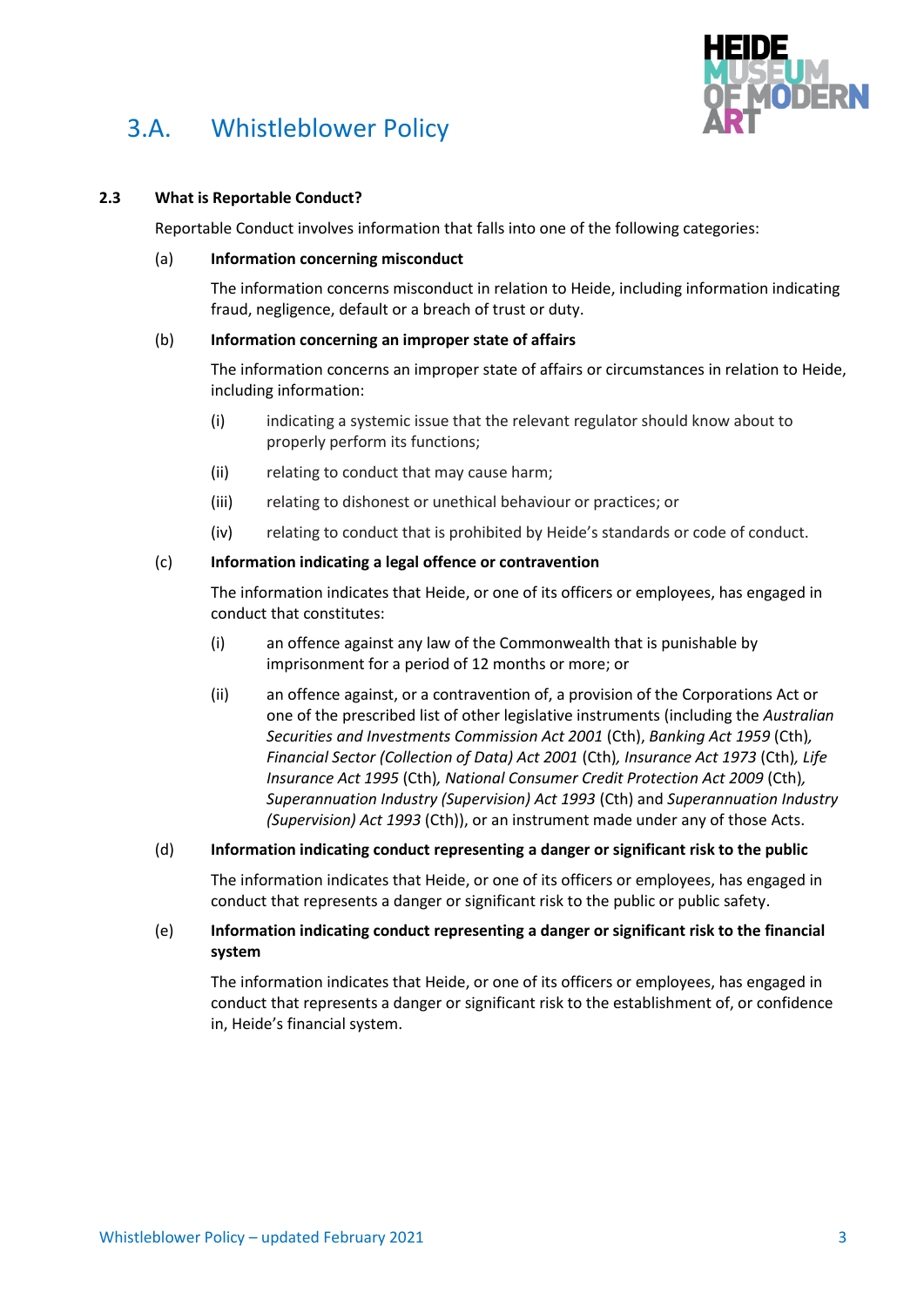



### **Examples of Reportable Conduct include:**

- illegal conduct, such as theft, dealing in, or use of illicit drugs, violence or threatened violence, and criminal damage against property
- fraud, money laundering, misappropriation of funds or offering or accepting a bribe
- insolvent trading
- failure to keep accurate financial records
- falsification of accounts or financial irregularities
- failure to comply with, or breach of, legal or regulatory requirements
- failure of a director or other officer of Heide to act with the care and diligence that a reasonable person would exercise, or to act in good faith in the best interests of the corporation
- failure of a director to give notice of any material personal interest in a matter relating to the affairs of Heide
- engaging in or threatening to engage in detrimental conduct against a person who has made a disclosure or is believed or suspected to have made or be planning to make a disclosure

### **2.4 Disclosures that cannot be made under this policy**

Even if you are a person this policy applies to (see Sectio[n 1\)](#page-1-0), this policy will not apply to any disclosure you make that does not qualify for protection under the Corporations Act. We encourage you to raise such issues with a member of the Executive team.

Disclosures that cannot be made under this policy include personal work-related grievances. A personal work-related grievance is one that relates to your current or former employment and has, or tends to have, implications for you personally but does not relate to Reportable Conduct (see Section 2.3) or have any other significant implications for Heide.

## **Examples of conduct which may constitute a personal work-related grievance include:**

- an interpersonal conflict between you and another employee or volunteer
- a decision that does not involve a breach of workplace laws
- a decision relating to your engagement, transfer or promotion
- a decision relating to the terms and conditions of your engagement
- a decision to suspend or terminate your engagement, or to otherwise discipline you

However, a disclosure about, or including, a personal work-related grievance may in some instances still qualify for protection where there is sufficient overlap with the whistleblower regime.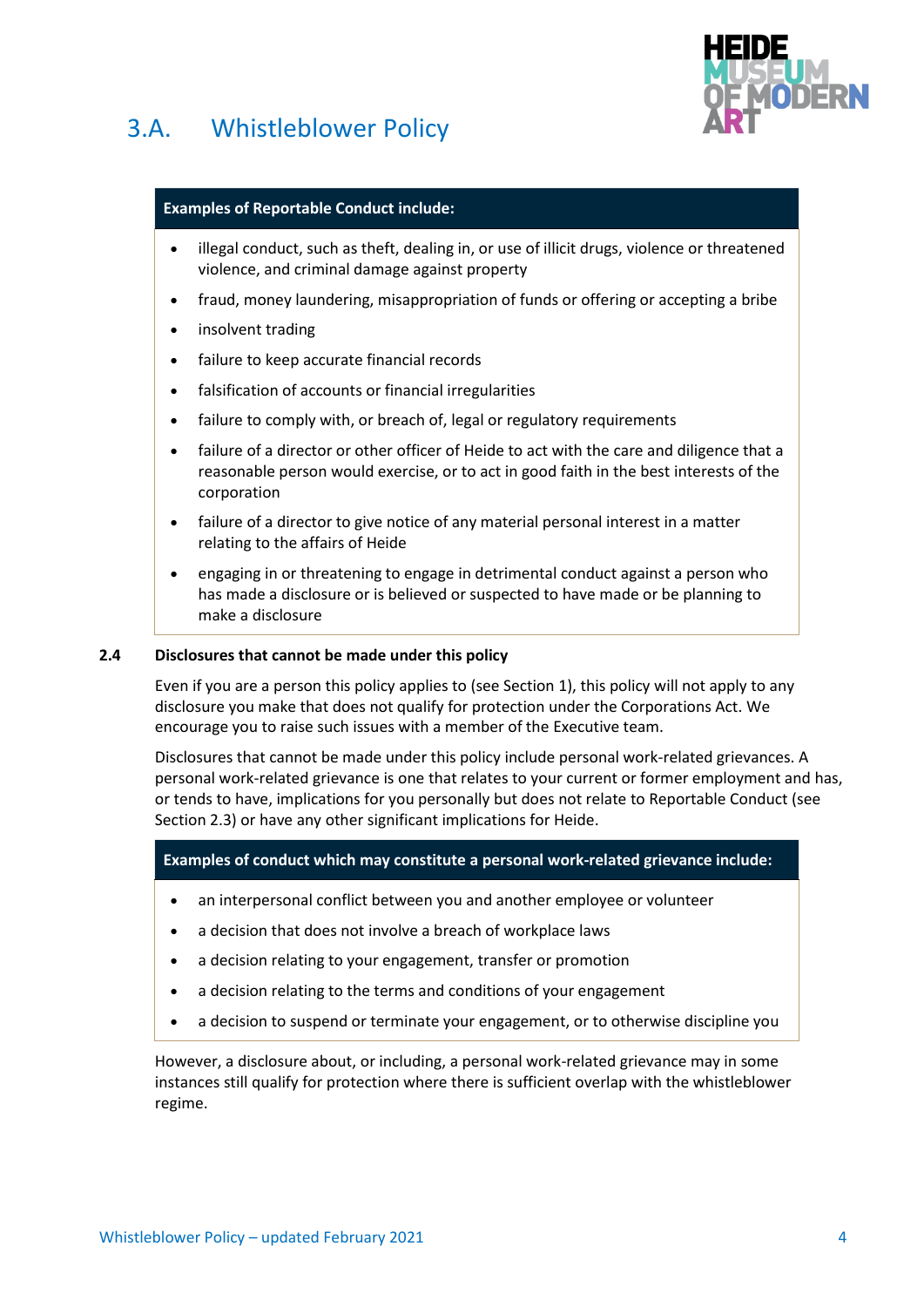

**Examples of personal work-related grievances that may still constitute Reportable Conduct include instances where the personal work-related grievance:**

- includes information about misconduct, or information about misconduct includes or is accompanied by a personal work-related grievance (ie 'mixed reports')
- relates to conduct which intentionally causes, or threatens to cause, detriment to another person who has made a disclosure under this policy that qualifies for protection
- involves a breach by Heide of employment or other laws punishable by imprisonment for a period of 12 months or more
- involves conduct by Heide that represents a danger to the public
- involves you seeking legal advice or legal representation about the operation of the whistleblower protections under the Corporations Act

### **2.5 No protection for deliberate false reporting**

If you deliberately make a malicious, false or vexatious allegation under this policy, you will not be able to access the whistleblower protections under the Corporations Act and may be subject to disciplinary proceedings.

However, if you reasonably suspect misconduct or have some information leading to a suspicion (but lack all the details) we encourage you to nonetheless come forward. Provided you make your disclosure in good faith, you may still be protected even if your allegation is then found to be incorrect, unfounded or unable to be substantiated in a subsequent investigation.

### <span id="page-4-0"></span>**3 How can you report an issue?**

### **3.1 Contact points for making a disclosure**

If you are a person this policy applies to (see Section [1\)](#page-1-0), and have reasonable grounds to believe you have information concerning Reportable Conduct (see Section [2.](#page-1-1)3), you may make a disclosure to any of the persons or organisations referred to in Section [3.](#page-4-0)

Disclosures can be made verbally or in writing and can be made anonymously.

### How to report to a Disclosure Officer

In the first instance, we encourage you to make your disclosure to one of the following **Disclosure Officers** (in person or by phone during office hours, or by appointment, via letter or by email at all times) to allow us to take the appropriate steps to investigate, rectify (if possible) or otherwise resolve the issue internally as soon as possible:

| <b>Disclosure</b><br><b>Officer</b> | Email                         | <b>Phone</b> |
|-------------------------------------|-------------------------------|--------------|
| <b>Alice Dickins</b>                | alice.dickins@heide.com.au    | 8850 5963    |
| <b>Catherine Fantin</b>             | catherine.fantin@heide.com.au | 8850 5942    |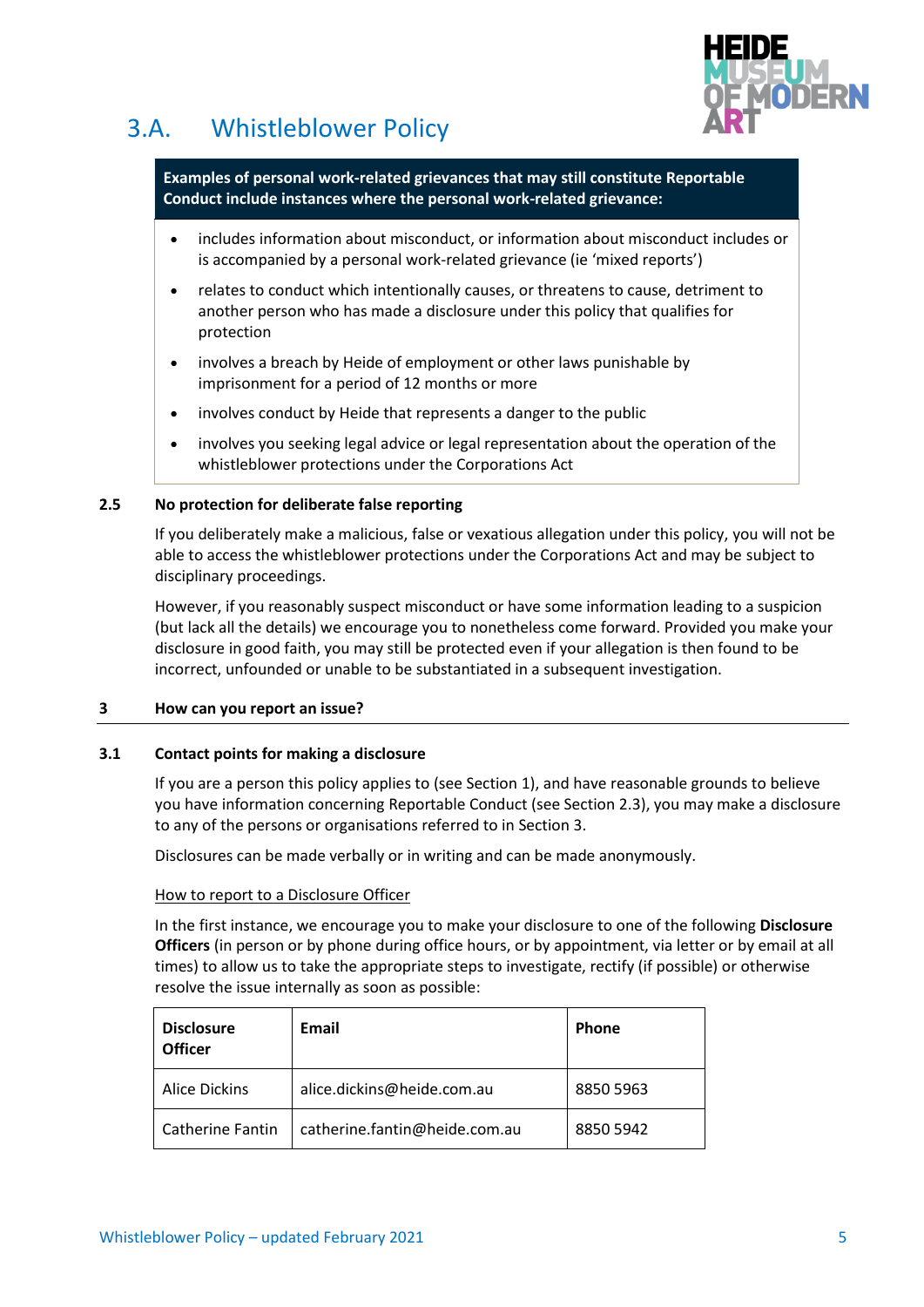

## How to make anonymous or external disclosures

Should you wish to make an anonymous or confidential disclosure, or a disclosure outside of office hours, you can:

- (a) place your concern in writing in the drop box located in the Heide studio;
- (b) send your concern in writing to Disclosure Officer, Heide Museum of Modern Art, 7 Templestowe Road, Bulleen VIC 3105; or
- (c) contact the Heide Reporting Hotline (03) 8850 5995 or ext. 505.

and still be entitled to protection under the Corporations Act.

Alternatively, you can choose to use a pseudonym to make your disclosure if you are not comfortable making one in your own name.

In such instances, we suggest you still maintain ongoing two-way communication with Heide and provide a means of contacting you anonymously, to ensure Heide can properly investigate your disclosure and provide feedback to you during the course of the investigation.

You can choose to remain anonymous even after making your disclosure, both during the course of the investigation of your disclosure (see Section [5\)](#page-9-0), when receiving updates on the status of your disclosure, and after the investigation is finalised.

## Additional contacts

Alternatively, at law you will still qualify for protection if you make your disclosure to any of the following:

- (a) an **officer** of Heide (ie a director or company secretary);
- (b) a **member of the Heide Executive Team** (ie a person that makes or participates in making decisions that affect the whole, or a substantial part, of the business of Heide or has the capacity to significantly affect the financial standing of Heide). For the purposes of this policy, the Executive Management Team comprises the Executive Director, the Artistic Director, the Senior Curator and the Development Director;
- (c) Heide's internal(if any) or external **auditor** (currently Saward Dawson), or a member of the audit team;
- (d) an **actuary** of Heide (if any);
- (e) a **legal practitioner** for the purpose of obtaining legal advice or representation in relation to the operation of the Corporations Act (even if the legal practitioner subsequently concludes that the information does not relate to Reportable Conduct);
- (f) the Australian Securities and Investments Commission (**ASIC**); and
- (g) the Australian Prudential Regulatory Authority (**APRA**).

### **3.2 Ability to make disclosures to journalists or parliamentarians in certain circumstances**

Despite the above list, you may be able to make a disclosure to a journalist or parliamentarian that still qualifies for protection in certain discrete instances. We suggest that, before making a public interest disclosure or emergency disclosure, you contact one of Heide's Disclosure Officers, and Heide's Protection officer or an independent legal adviser to ensure you understand the criteria for making this disclosure in a way that qualifies for protection under the Corporations Act.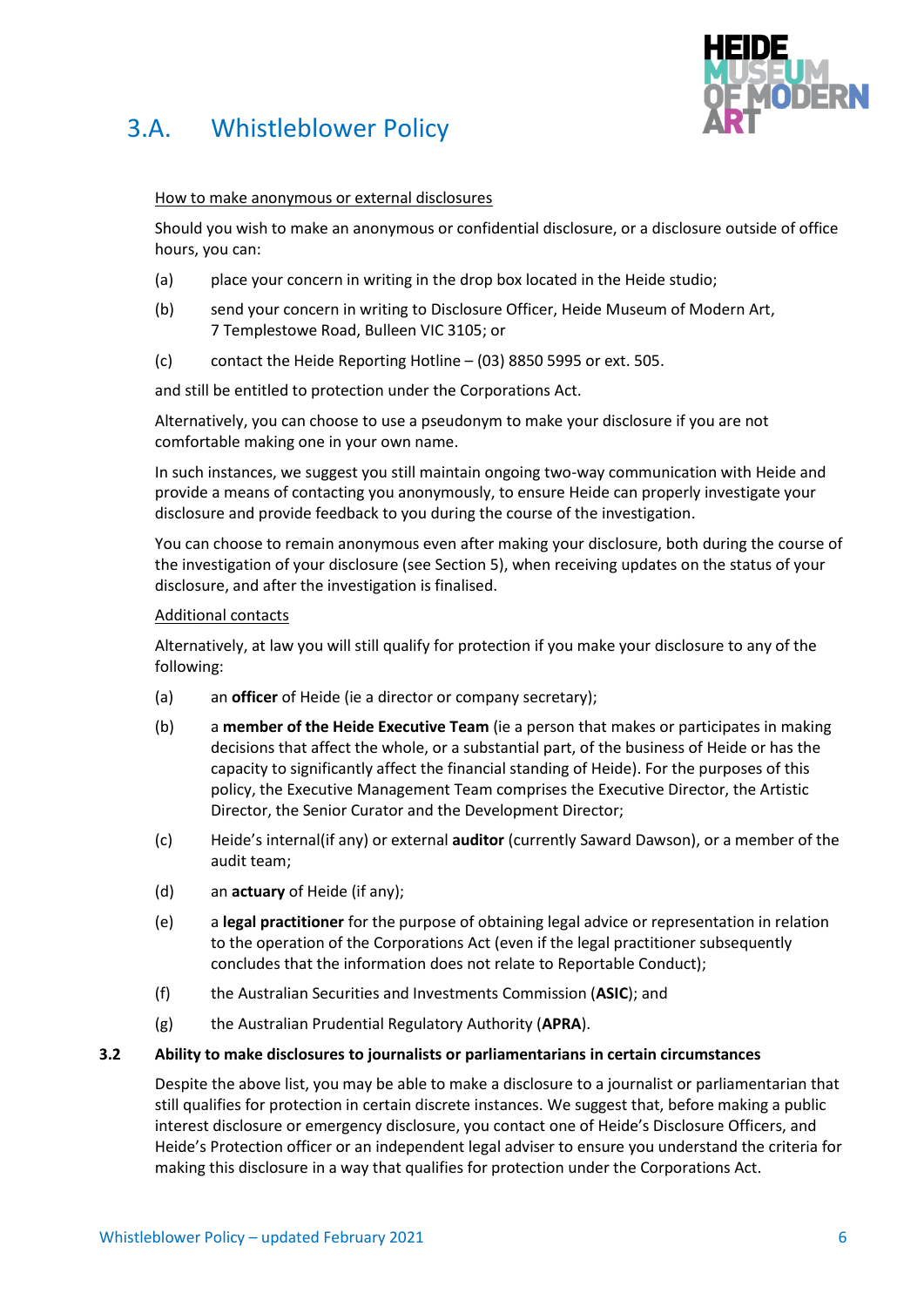

### Public interest disclosures

To make a public interest disclosure you must meet all of the following criteria:

You must:

- (a) have previously made a disclosure to ASIC or APRA (or a prescribed Commonwealth authority), and at least 90 days have passed since that time;
- (b) not have reasonable grounds to believe that action is being, or has been, taken to address the matters to which the previous disclosure related;
- (c) have reasonable grounds to believe that making a further disclosure of the information would be in the public interest; and
- (d) before making your public interest disclosure, give a written notification to that same body referred to in part (a) containing sufficient information to identify the previous disclosure and stating that you intend to make a public interest disclosure.

You must subsequently make your disclosure either to:

- (a) a member of the Parliament of the Commonwealth, the Parliament of a State or the legislature of a Territory; or
- (b) a journalist (ie a person working in a professional capacity as a journalist for a newspaper, magazine, radio or television broadcasting service or commercial electronic service of a similar nature) (**Journalist**),

and must only disclose information to the extent necessary to inform the recipient of the misconduct, improper state of affairs or other circumstances the subject of the disclosure.

### Emergency disclosures

To make an emergency disclosure you must meet all of the following criteria:

You must:

- (a) have previously made a disclosure to ASIC (or a prescribed Commonwealth authority);
- (b) have reasonable grounds to believe that the information concerns a substantial and imminent danger to the health or safety of one or more persons or to the natural environment; and
- (c) give a written notification to that same body referred to in part (a) containing sufficient information to identify the previous disclosure and stating that you intend to make an emergency disclosure.

You must subsequently make your disclosure either to:

- (a) a member of the Parliament of the Commonwealth, the Parliament of a State or the legislature of a Territory; or
- (b) a Journalist,

and must only disclose information to the extent necessary to inform the recipient of the misconduct or the substantial and imminent danger.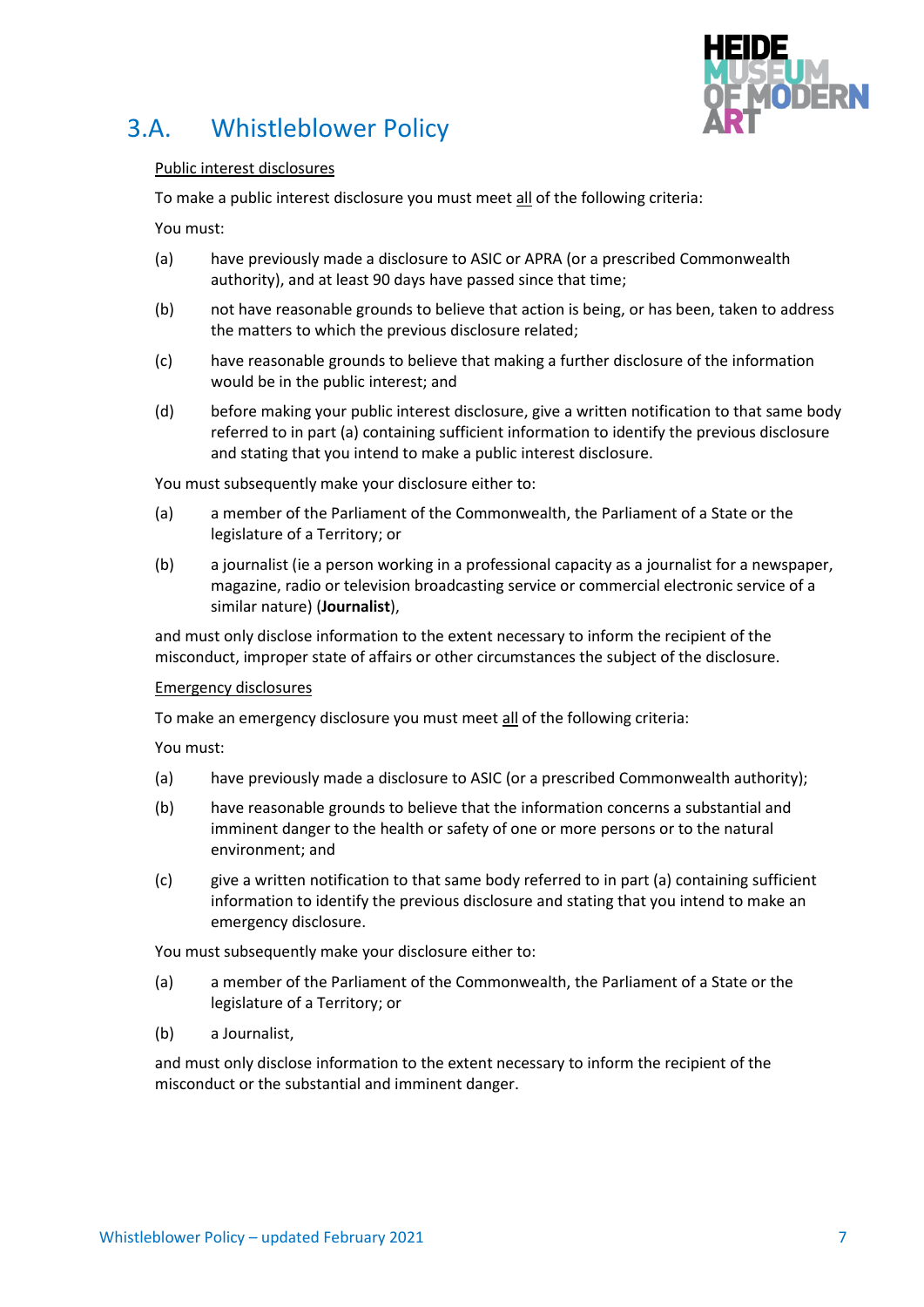

## PART B – PROTECTION AND PROCESSES UNDER THE POLICY

### **Purpose of this Part**

This Part B sets out the legal protections that apply to persons who qualify for protection under this policy under Part A, and the process through which their disclosure will be handled and investigated.

### **4 What protections are you entitled to if you make a disclosure?**

There are four main protections that apply to persons who qualify for protection under this policy, regardless of whether the disclosure under Part A was made internally or externally in accordance with the Corporations Act.

### <span id="page-7-0"></span>**4.1 Protection of your identity (confidentiality)**

No person can disclose the information contained in your disclosure, your identity or any information likely to lead to your identification (where that information has been obtained directly or indirectly because of your disclosure). It is illegal to do so except in one of the following instances:

- (a) you consent to the disclosure;
- (b) the disclosure is made to the following recipients:
	- (i) Australian regulatory bodies (ASIC, APRA, a member of the Australian Federal Police or any other entity prescribed by the Corporations Regulations from time to time); or
	- (ii) a legal practitioner for the purpose of obtaining legal advice or representation in relation to the operation of the Corporations Act; or
- (c) the information disclosed:
	- (i) is not your identity; and
	- (ii) is reasonably necessary for the purposes of investigating Reportable Conduct, and all reasonable steps are taken to reduce the risk that you will be identified as a result of the information disclosed.

To protect your confidentiality from the time of initial receipt of your disclosure onwards, Heide has secure filing systems in place for all paper, electronic documents and other materials relating to disclosures and will ensure only those directly involved in managing and investigating your disclosure have access to information relating to the disclosure. However, people may still be able to guess your identity if, for example, you told people you were considering making a disclosure, are one of few people who had access to the disclosed information or were previously told the disclosed information privately or in confidence.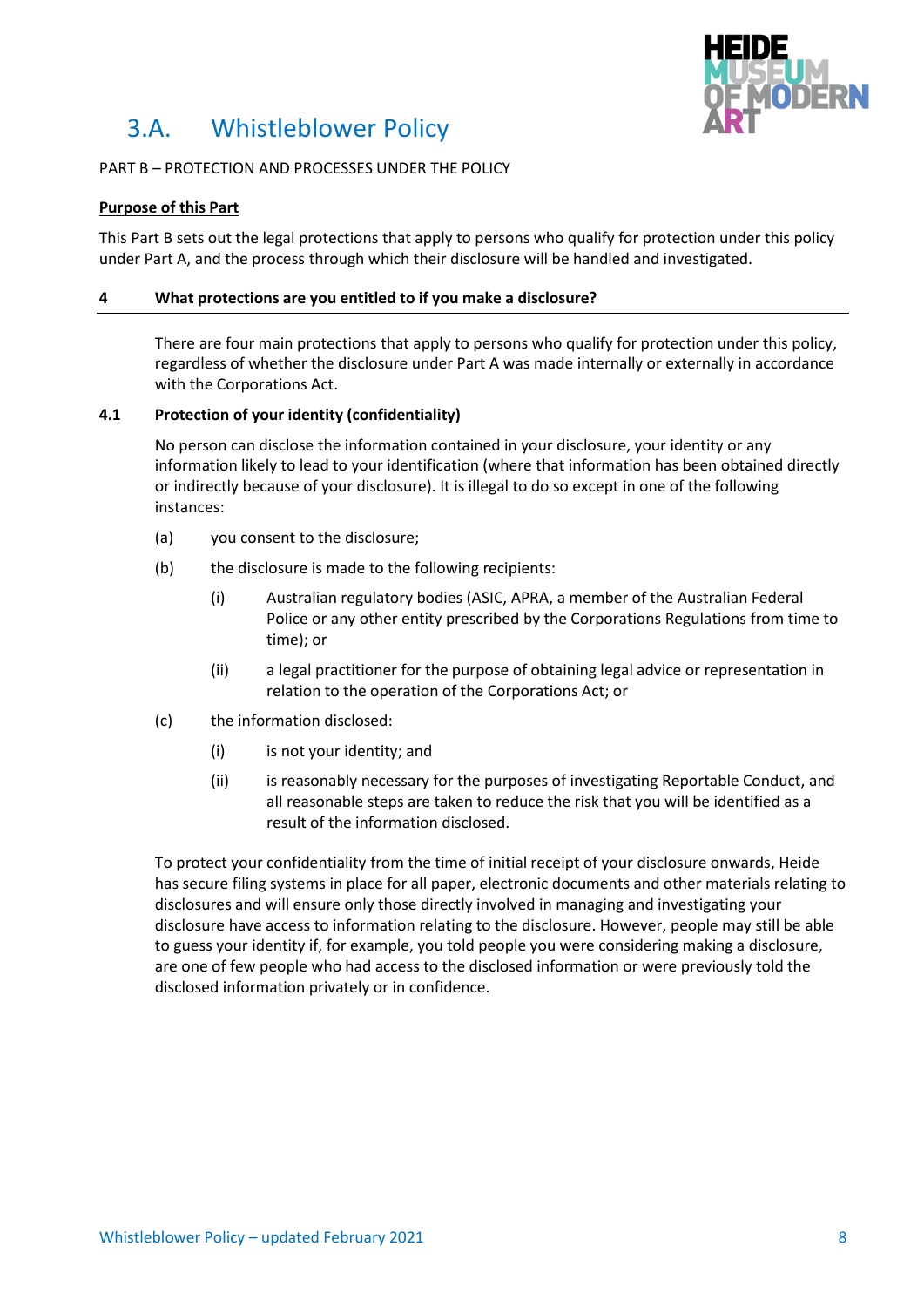

### **4.2 Protection from detriment**

No person can engage in or threaten to engage in conduct that causes you (or anyone else) detriment because (or partly because) they believe or suspect that you (or anyone else) made, may have made, propose to make or could make a disclosure under this policy.

Where a person engages in conduct causing detriment, the person must have intended to cause detriment. However, where a person threatens detriment, it is irrelevant whether they intended to cause you (or anyone else) to actually fear that their threat would be carried out, or were simply reckless as to this effect.

A threat to cause detriment may be express, implied, conditional or unconditional, and it is irrelevant whether you (or the other person) actually fears that the threat will be carried out.

## **Examples of detrimental conduct:**

For the purposes of this policy, detrimental conduct includes any of the following:

- dismissal of an employee or volunteer
- injury of an employee or volunteer in his or her employment or capacity as a volunteer
- alteration of an employee's or a volunteer's position or duties to his or her disadvantage
- discrimination between an employee/volunteer and other employees/volunteers of the same employer
- harassment or intimidation of a person
- harm or injury to a person, including psychological harm
- damage to a person's property
- damage to a person's reputation
- damage to a person's business or financial position
- any other damage to a person

However, this does not protect you from all forms of differential treatment where there are alternative reasons behind that treatment.

#### **Examples of non-detrimental conduct:**

For the purposes of this policy, non-detrimental conduct includes any of the following:

- administrative action that is reasonable to protect you from detriment (eg when the disclosure relates to wrongdoing in your immediate work area)
- managing your unsatisfactory work performance, if the action is in line with Heide's performance management framework

If you have suffered detriment, Heide will take such steps as are reasonable in the circumstances (depending on factors such as the nature of the Reportable Conduct and the circumstances of the detriment) to protect your welfare. Such steps may include, for example, providing access to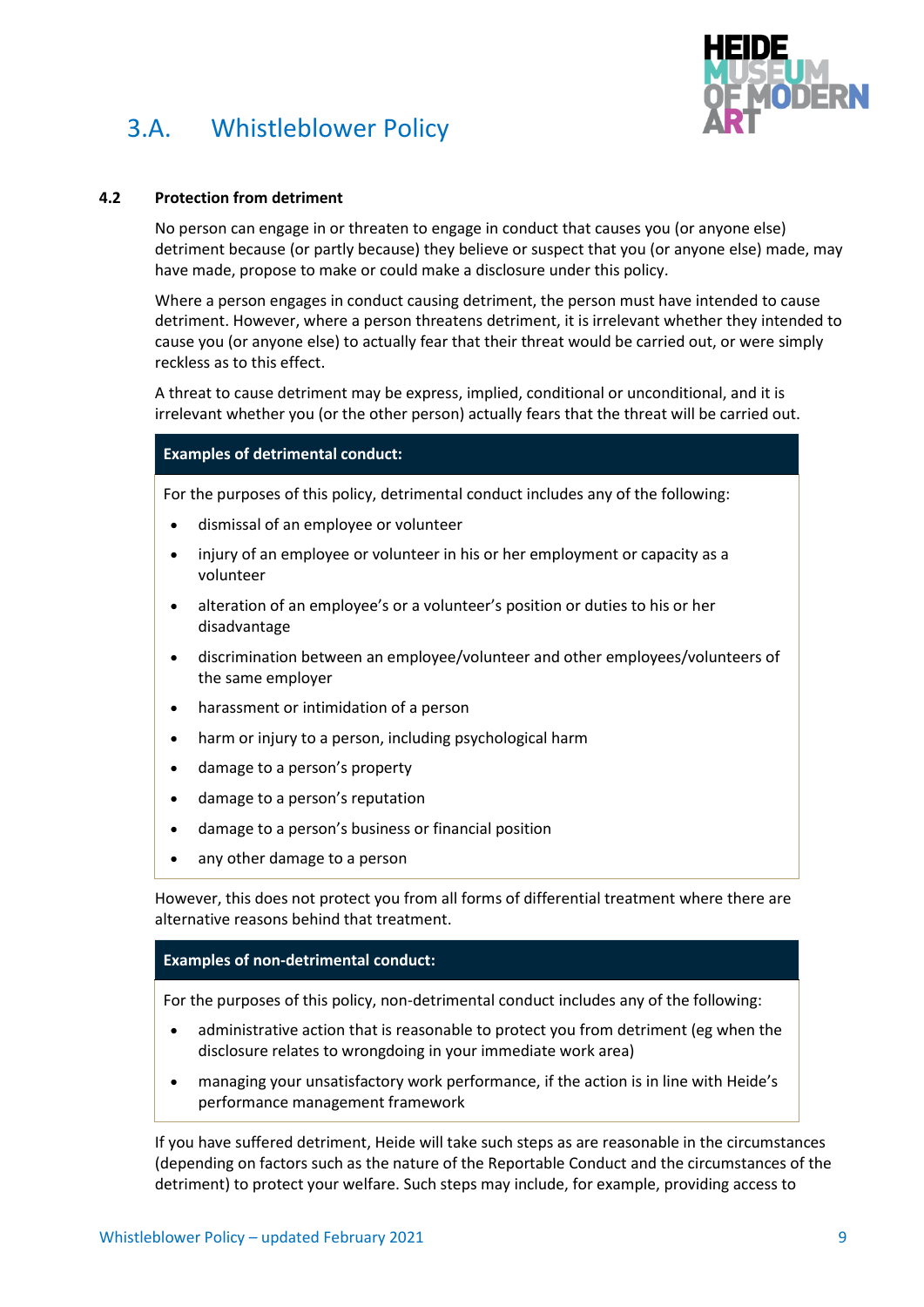

support services and modifying your working arrangements (subject to work needs and availabilities, and the practicality of such measures being put in place).

## **4.3 Compensation**

If you suffer loss, damage or injury because of a disclosure where Heide failed to prevent a person from causing you detriment (considering factors such as whether Heide took reasonable precautions to avoid the detrimental conduct and the extent of its compliance with its whistleblower policy), you may go to court to seek compensation or other remedies (eg injunctions, apologies). We encourage you to seek independent legal advice before doing so.

## **4.4 Protection from liability**

You will be protected from civil, criminal and administrative liability relating to your disclosure. However, this protection will not grant you immunity for any misconduct you have engaged in that is revealed in your disclosure or for any action brought in relation to any false disclosure you make.

## **4.5 Separate protection in relation to tax matters**

In addition to the protections available under the Corporations Act, disclosure of information by you may also qualify for protection under the *Tax Administration Act 1953* (Cth) (**Tax Act**) – see **Annexure A** for further information.

## **4.6 Complaints**

If you feel that Heide has breached your rights or that you have been subject to detriment, you can contact **Tim Sligo, Executive Director, (03) 8850 5916 or Lesley Harding, Artistic Director (03) 8850 9123** or alternatively lodge a complaint with a regulator (eg ASIC (or the ATO, if applicable) for investigation.

## <span id="page-9-0"></span>**5 How will Heide handle and investigate disclosures?**

### **5.1 How will your disclosure be handled initially?**

Where you have made a disclosure internally, the Disclosure Officer will acknowledge your disclosure within a reasonable period (provided you can be contacted, even via anonymous channels) and report your disclosure directly to:

- (a) **Protection officer:** Georgia Hooper, Development Associate who will assess the risk of detriment to you and those implicated by your disclosure, and be responsible for your protection; and
- (b) **Investigation officer**: Diane de Mascarel, Office Manager who will promptly conduct a preliminary review of your complaint to determine whether it qualifies for protection (see Part A) and whether a formal, in-depth investigation is required.

Heide is committed to ensuring that confidentiality is maintained during the handling and investigation process, and will only communicate information relating to your disclosure with your consent or otherwise in accordance with Heide's obligations of confidentiality (see Sectio[n 4.1\)](#page-7-0).

### **5.2 How will your disclosure be investigated?**

The process and timeframe involved in investigating your disclosure will vary depending upon the nature of the disclosure, however, generally the steps taken by the investigation officer in investigating a disclosure will be as follows (in order):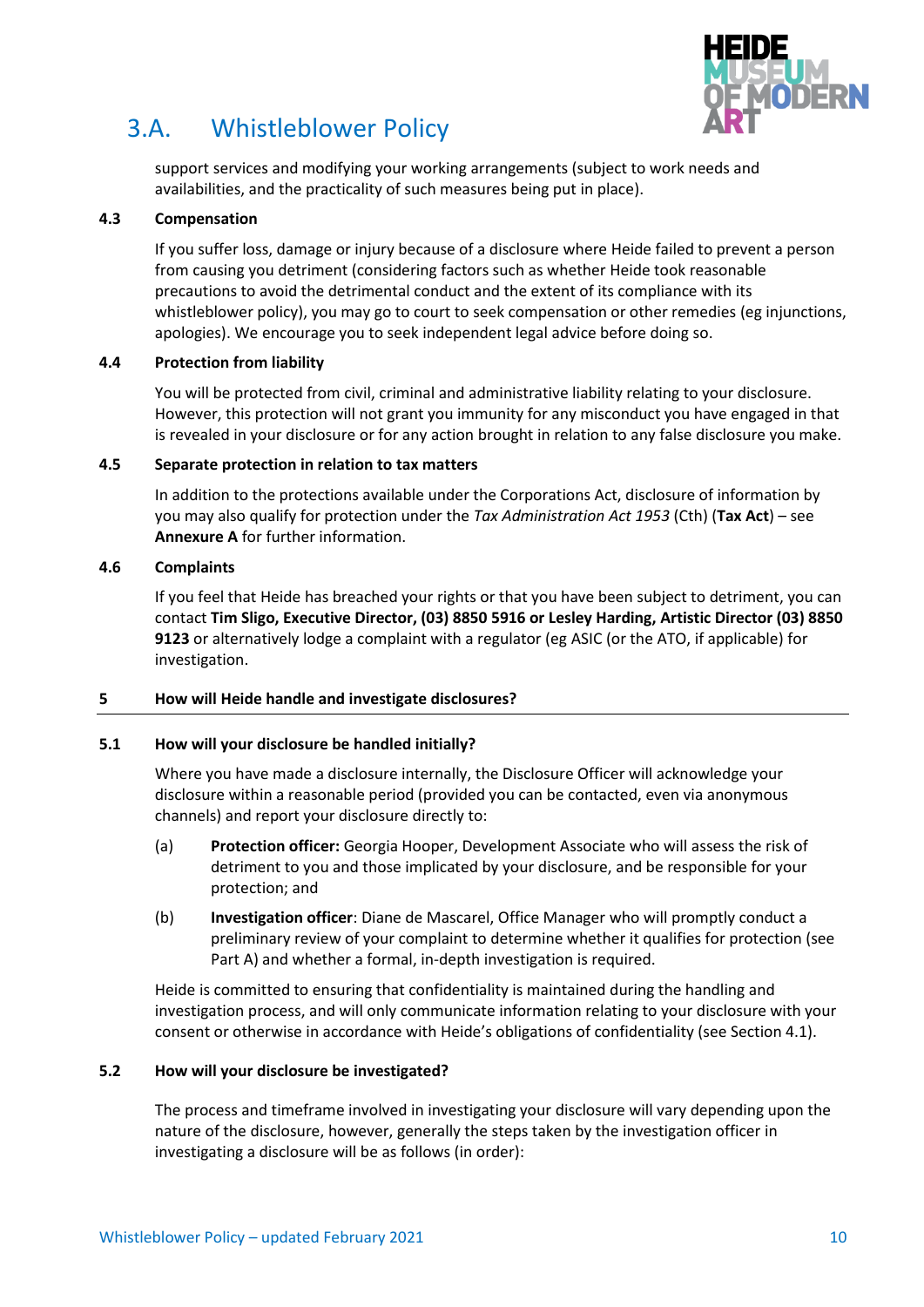

- (a) Scoping: If an investigation is required, the nature and scope of the investigation will be determined (ie who will lead the investigation, what third party advice may be required, what is the likely timeframe). The investigation officer will endeavour to finalise this scoping process within one month after receipt of your disclosure.
- (b) Engagement: If external assistance or specialist advice is required, third parties will be engaged. This may take approximately one month following finalisation of the scoping process.
- (c) Investigation: The investigation officer, along with any internal or external resources or advisers engaged to assist in the process, will investigate the disclosure to determine whether it reveals any Reportable Conduct. The investigation officer will use reasonable endeavours to finalise this process within six months following the engagement phase.
- (d) Recording, reporting and review: The Disclosure Officer and any investigation officer will keep appropriate records and documentation for each step throughout the disclosure handling and investigation process. Investigation findings, and suggestions for rectifying any identified issues, will be reported to the Executive Director and the Artistic Director who will, in turn, report quarterly to the Heide Board / Governance & People subcommittee of the Board and the Finance, Audit & Risk Management sub-committee of the Board. This process may take between one to two months following finalisation of the investigation, noting the method for documenting and reporting the findings will depend on the nature of the disclosure.

The above timeframes are indicative only, and Heide cannot guarantee that any of these timeframes will be met despite its reasonable efforts. Timing will depend on a number of factors, including the nature and severity of the wrongdoing, whether you are readily contactable and the availability of third parties to assist with the investigation.

Heide acknowledges that this process naturally contains some inherent limitations, for example; the natural risk of human error, reliance on availability of resources and third parties over which Heide does not have control, issues caused by any inability of Heide to contact you and the need for Heide to operate within the restraints of confidentiality.

Heide will (provided you can be contacted, even via anonymous channels) provide you with regular progress updates and advise you of the outcome of the investigation to the extent reasonable and appropriate in the circumstances (noting there may be circumstances where it is not appropriate for Heide to provide you with this information). Heide may do so verbally or in writing, noting however that you will not be entitled to receive a copy of the investigation report. The frequency and nature of these updates will vary depending on the nature of the disclosure.

## **6 How will Heide ensure the fair treatment of employees mentioned in a disclosure?**

Heide will ensure the fair treatment of employees mentioned or implicated in a disclosure by maintaining confidentiality, keeping them reasonably informed about the progress of the disclosure (where practical and appropriate) and, when investigating the disclosure, doing so in a thorough, objective, fair and independent manner.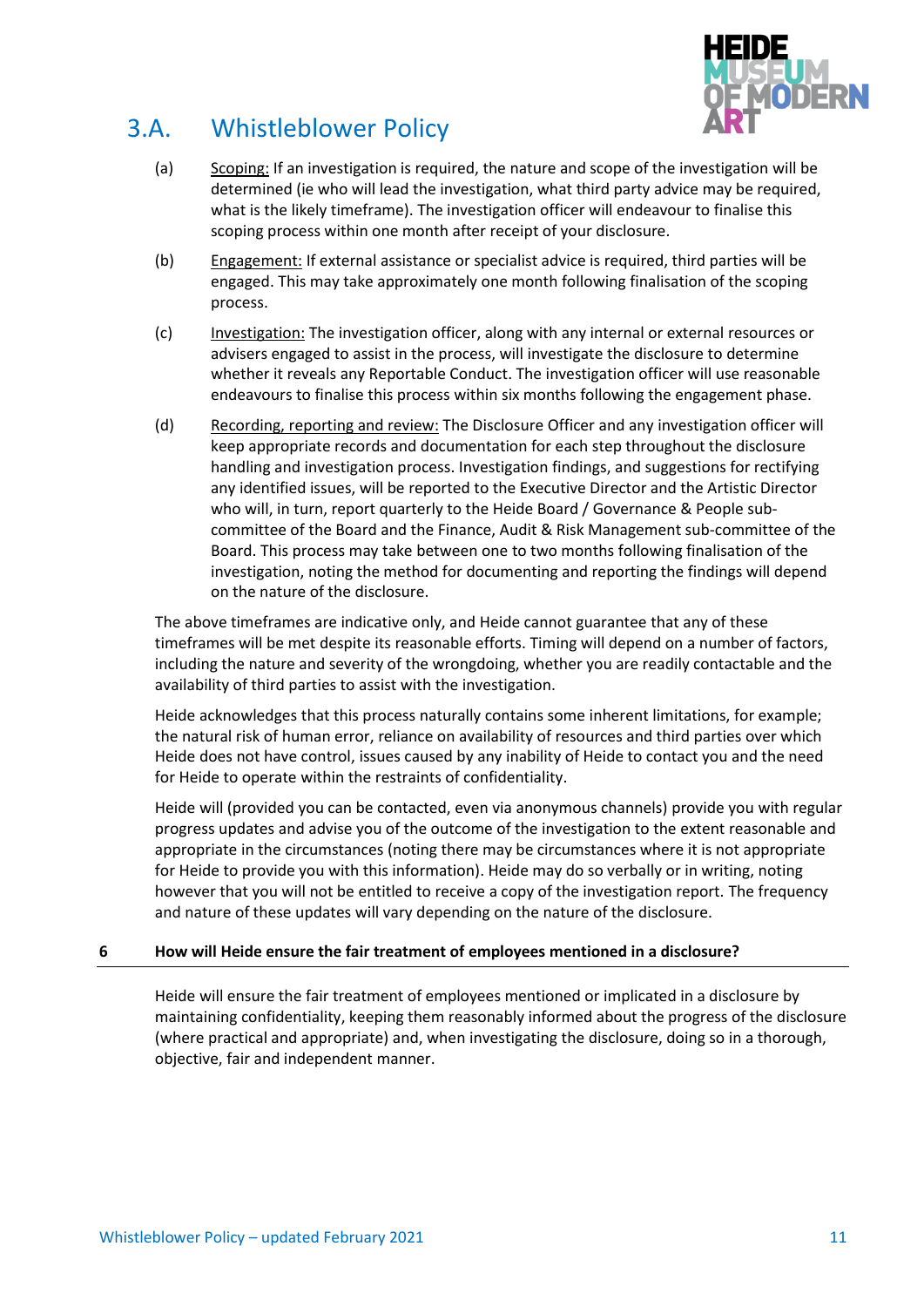

### **Annexure A: Additional protection relating to tax matters**

1 Overview of eligibility

The Tax Act gives you special protection for disclosures about a breach of any Australian tax law by Heide or misconduct in relation to Heide's tax affairs where all of the following conditions are satisfied:

- (a) you are a person to whom the tax protections apply (noting this list of people is the same as that in Sectio[n 1](#page-1-0) of the policy);
- (b) you report the matter to a Disclosure Officer, a director, secretary or senior manager of Heide, Heide's external auditor (or member of that audit team), a registered tax agent or BAS agent who provides tax or BAS services to Heide, or any other team member or officer of Heide who has functions or duties relating to tax affairs of Heide (eg an internal accountant) (each, a **Heide Recipient**), the Commissioner of Taxation (**Commissioner**), or a lawyer for the purpose of obtaining legal advice or representation in relation to a disclosure; and
- (c) if the disclosure is made to:
	- (i) a Heide Recipient, you:
		- (A) have reasonable grounds to suspect that the information indicates misconduct, or an improper state of affairs or circumstances, in relation to the tax affairs of Heide or an associate of Heide; and
		- (B) consider that the information may assist the Heide Recipient to perform functions or duties in relation to the tax affairs of Heide or an associate of Heide; or
	- (ii) the Commissioner, you consider that the information may assist the Commissioner to perform functions or duties in relation to the tax affairs of Heide or an associate of Heide.

### **2 What protections are available?**

The protections given by the Tax Act when the above conditions are met are as follows:

- (a) protection from civil, criminal and administrative legal action relating to your disclosure;
- (b) protection from detriment (or threat of detriment) engaged in on the belief or suspicion that you have made, may have made, propose to make or could make a disclosure, and certain rights to compensation for damages caused by such detriment;
- (c) protection of your identity, unless you consent to the disclosure or where:
	- (i) the disclosure is only to the extent reasonably necessary for the effective investigation of the allegations raised in your disclosure;
	- (ii) the concern is reported to the Commissioner or the Australian Federal Police; or
	- (iii) the concern is raised with a lawyer for the purpose of obtaining legal advice or representation;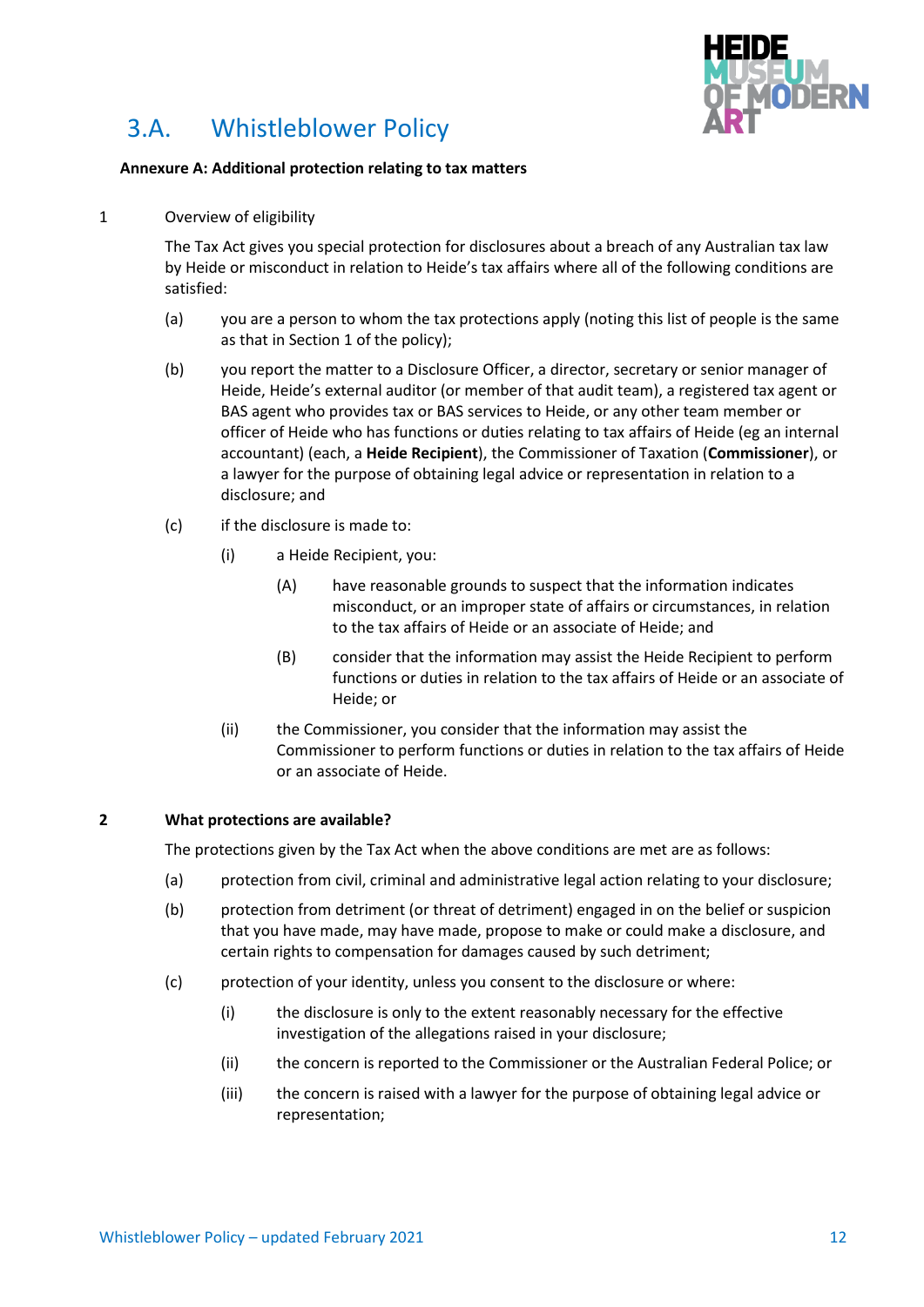

- (d) where the disclosure was made to the Commissioner, non-admissibility of the reported information in criminal proceedings or in proceedings for the imposition of a penalty (except where the proceeding relates to the veracity of the information); and
- (e) unless you have acted unreasonably, protection from any adverse costs-order in legal proceedings relating to the disclosure.